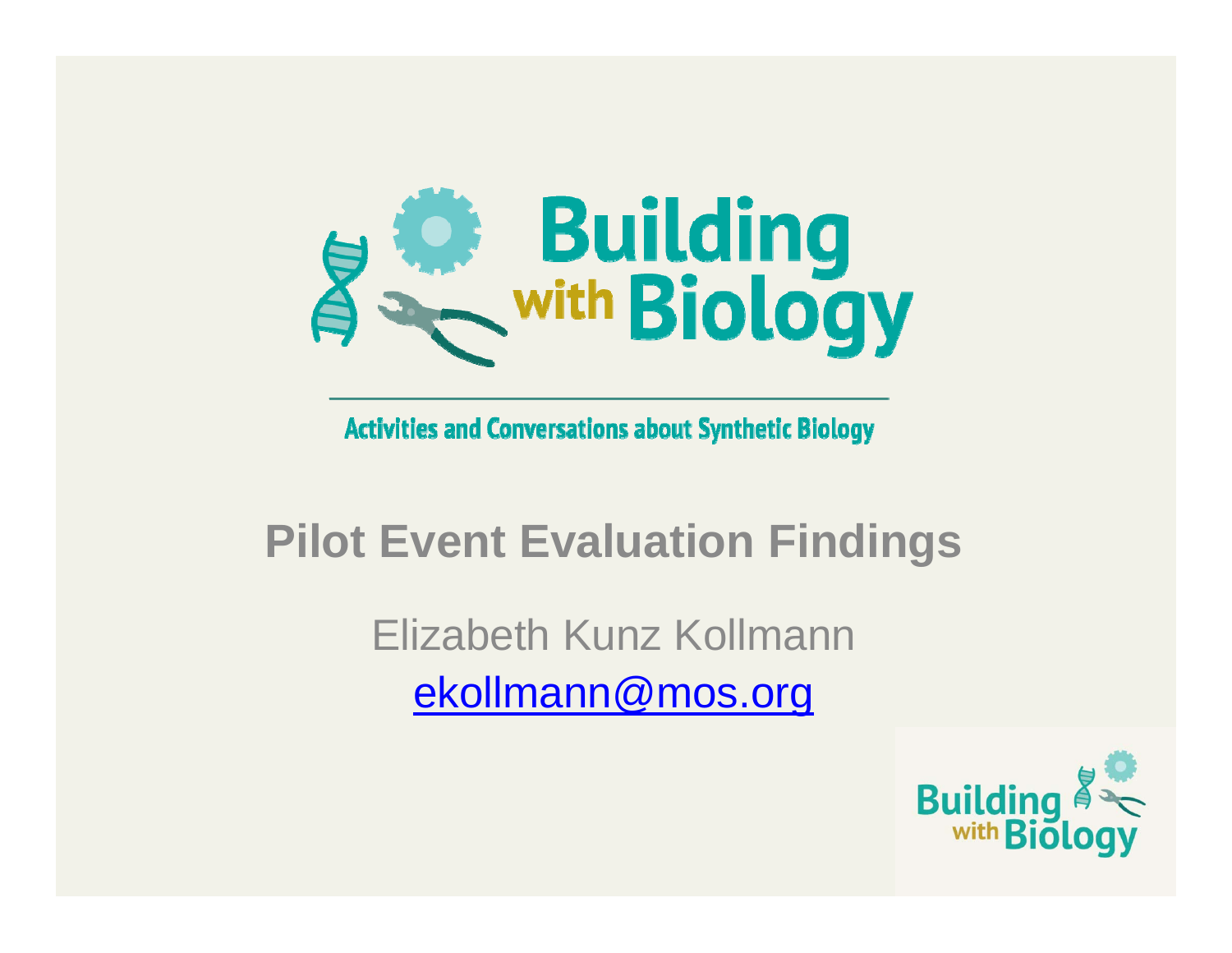# Evaluation Findings: Impacts on Visitors

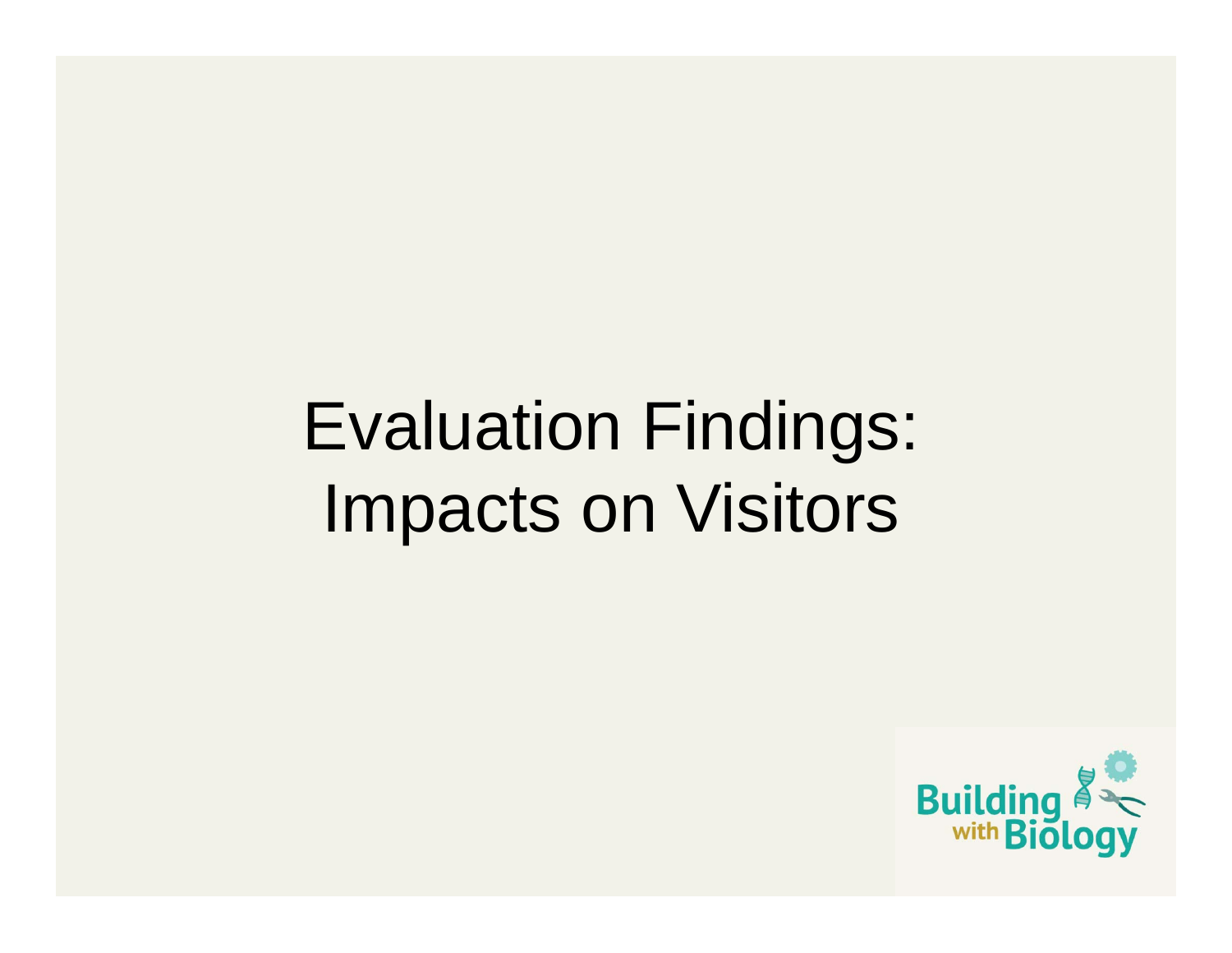### Visitor Interest and Engagement

Please rate your agreement with the following statement (n=92):

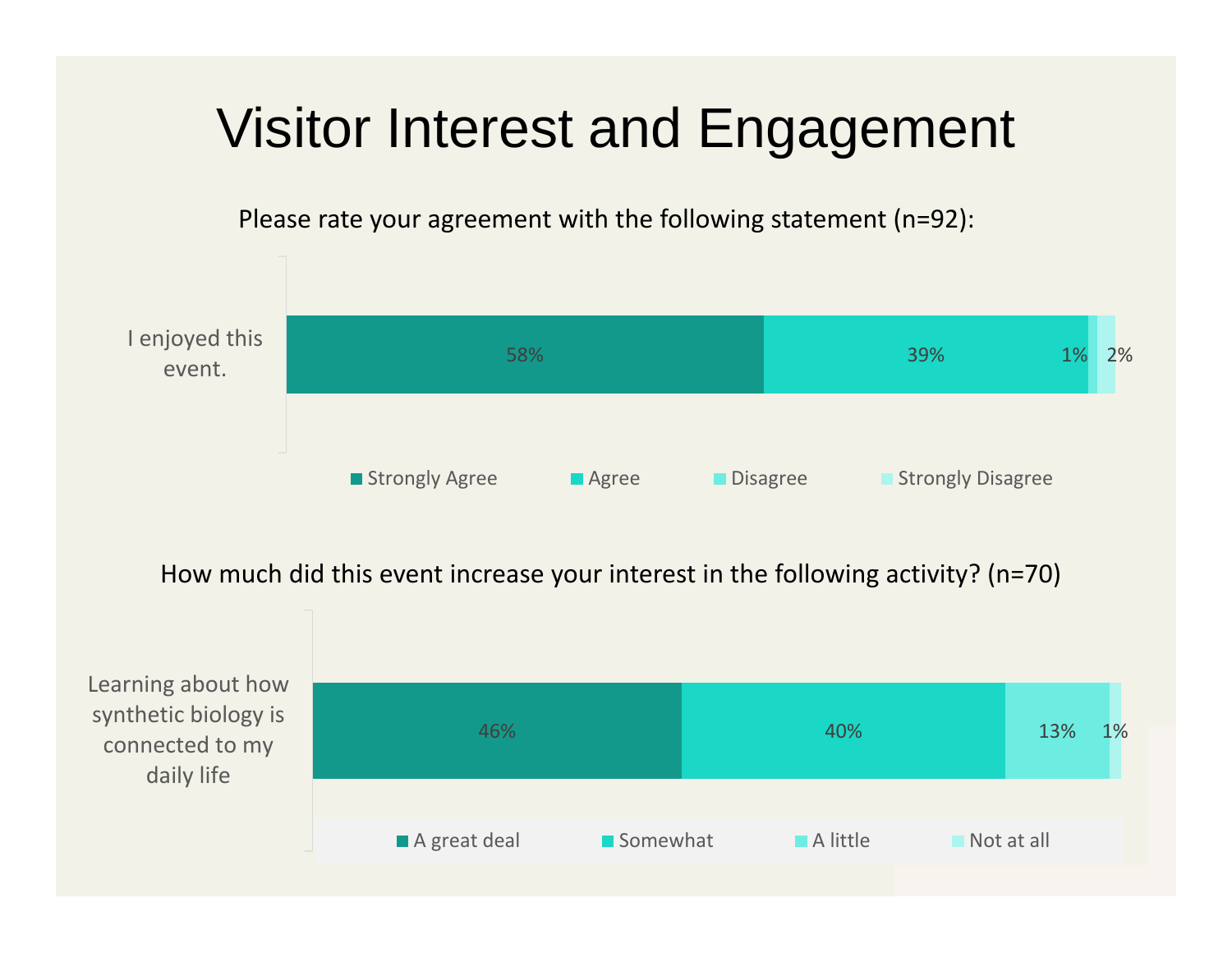### Visitor Learning

Please rate your agreement with the following statement (n=90):

 am more informed about synthetic biology now than I was before the event.



"[I learned] biology affects our lives every day. For good or bad."

"[I learned] the definition of synthetic biology and its application in our daily lives"

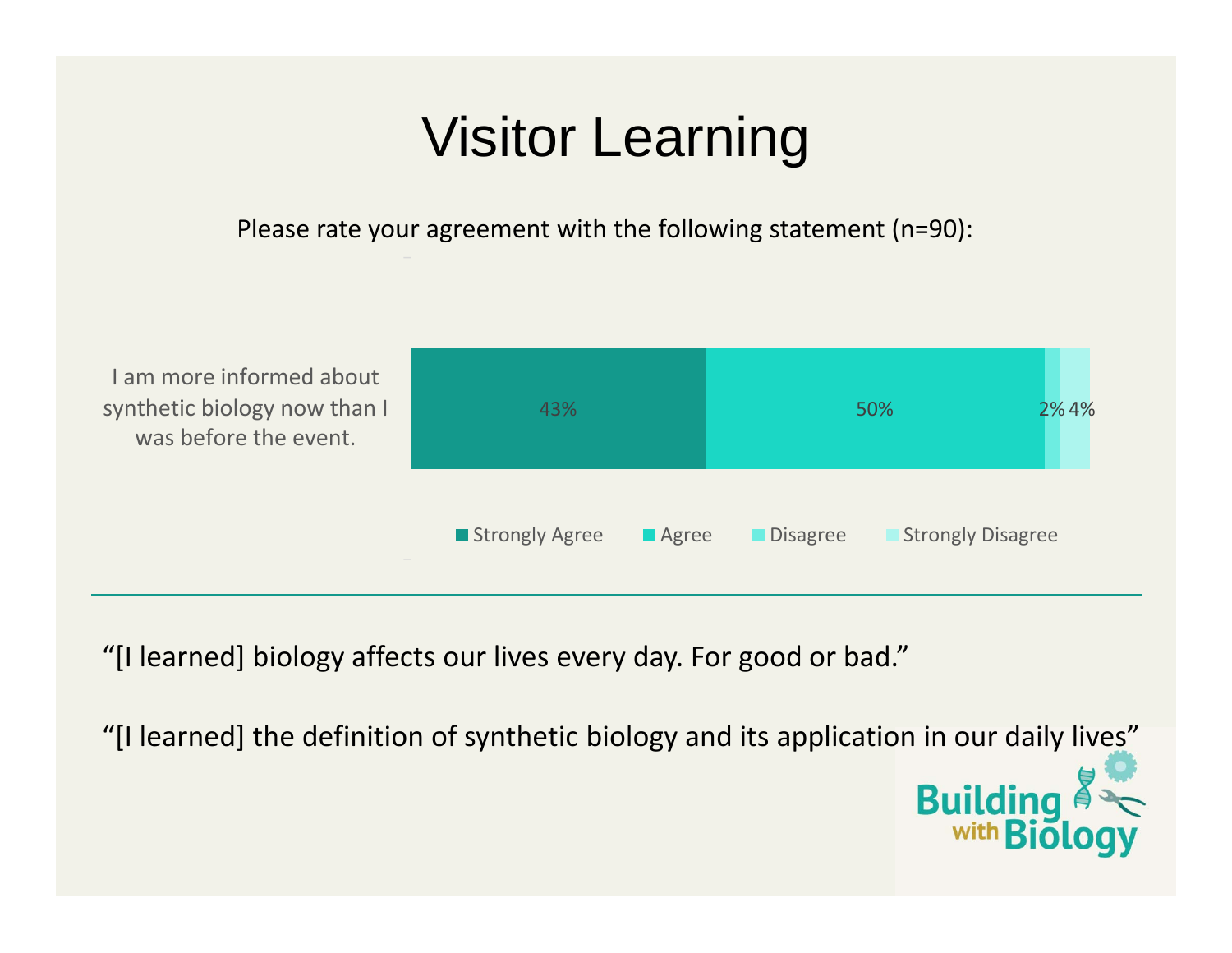### Evaluation Findings: Impacts on Volunteers/Scientists

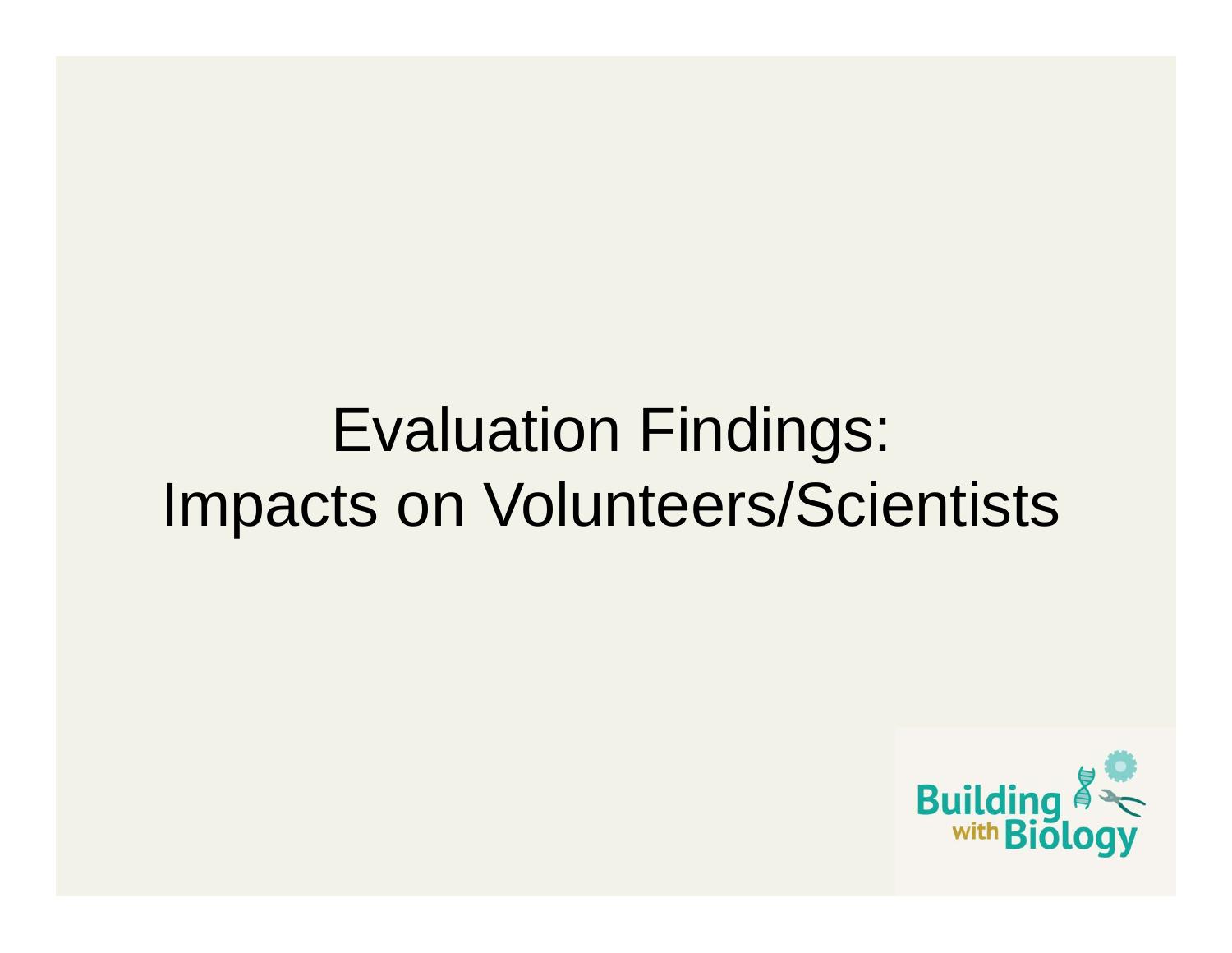#### Volunteer Interest and Engagement

Please rate your agreement with the following statements (n=63):

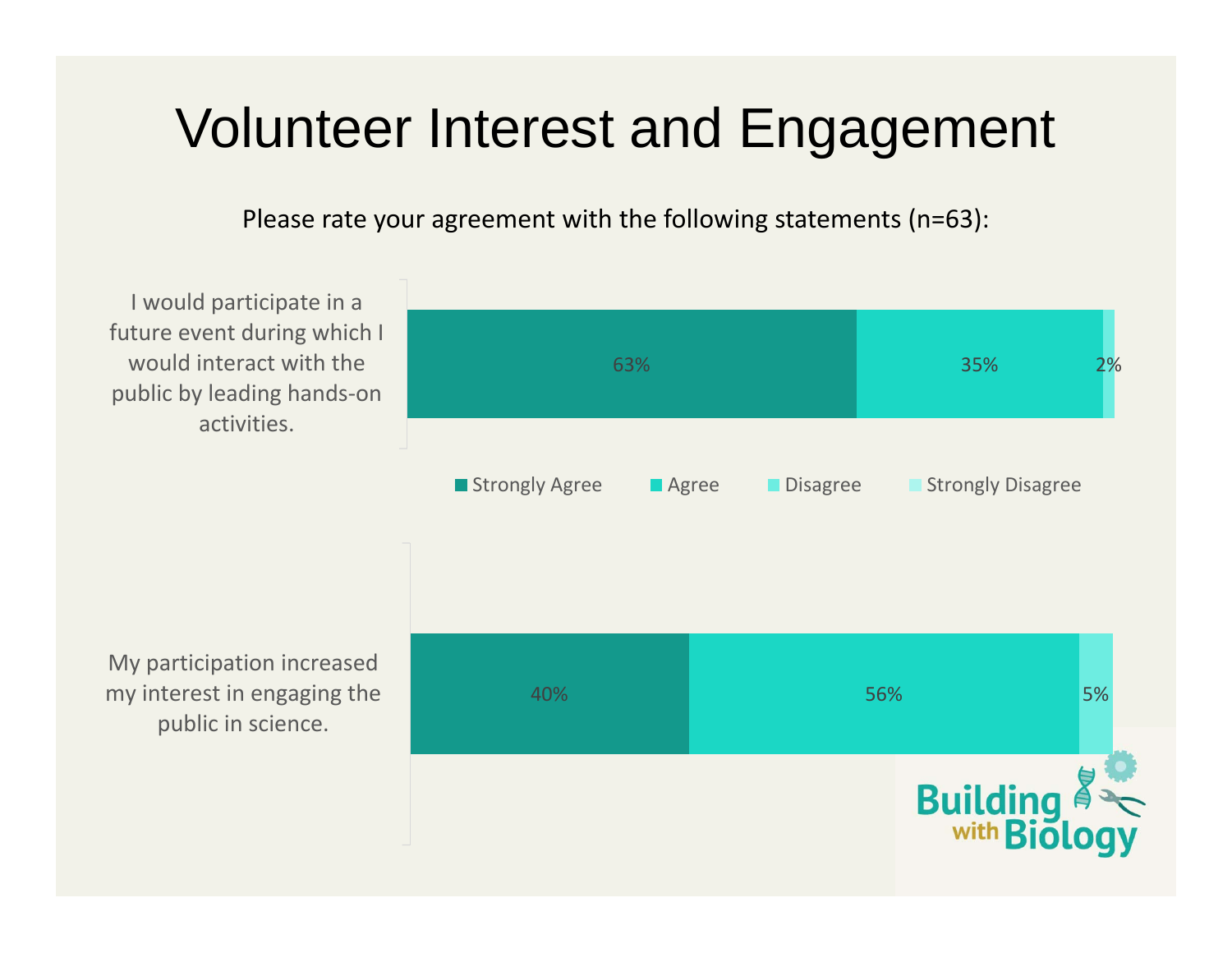### Volunteer Learning

What, if anything, did you learn from public participants at this event? (n=49)



"They were very open to listening and interacting about a topic I thought would be very controversial."

"Public participants knew more general knowledge about the subject than I had expected."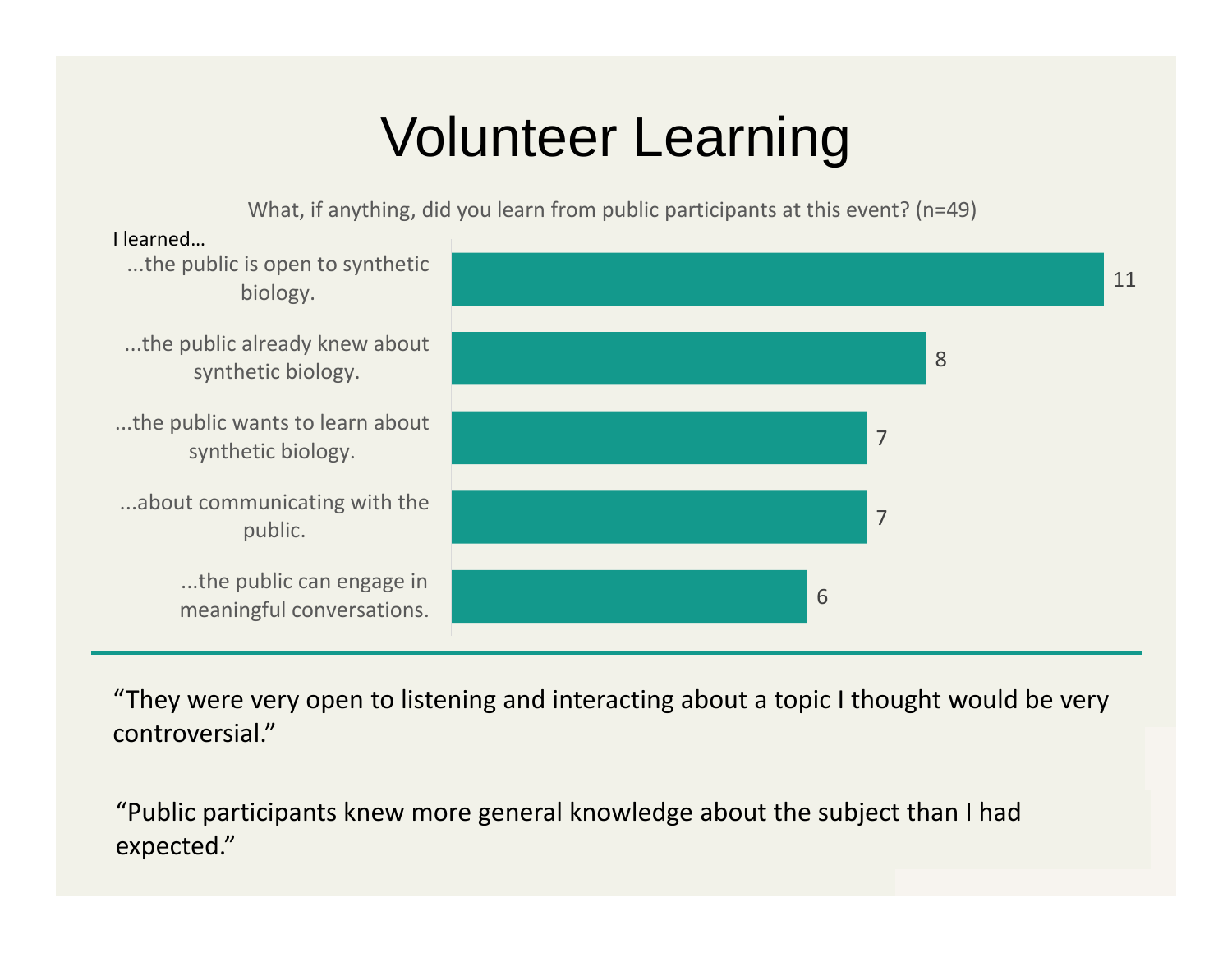# Evaluation Findings: Information from the Hosts